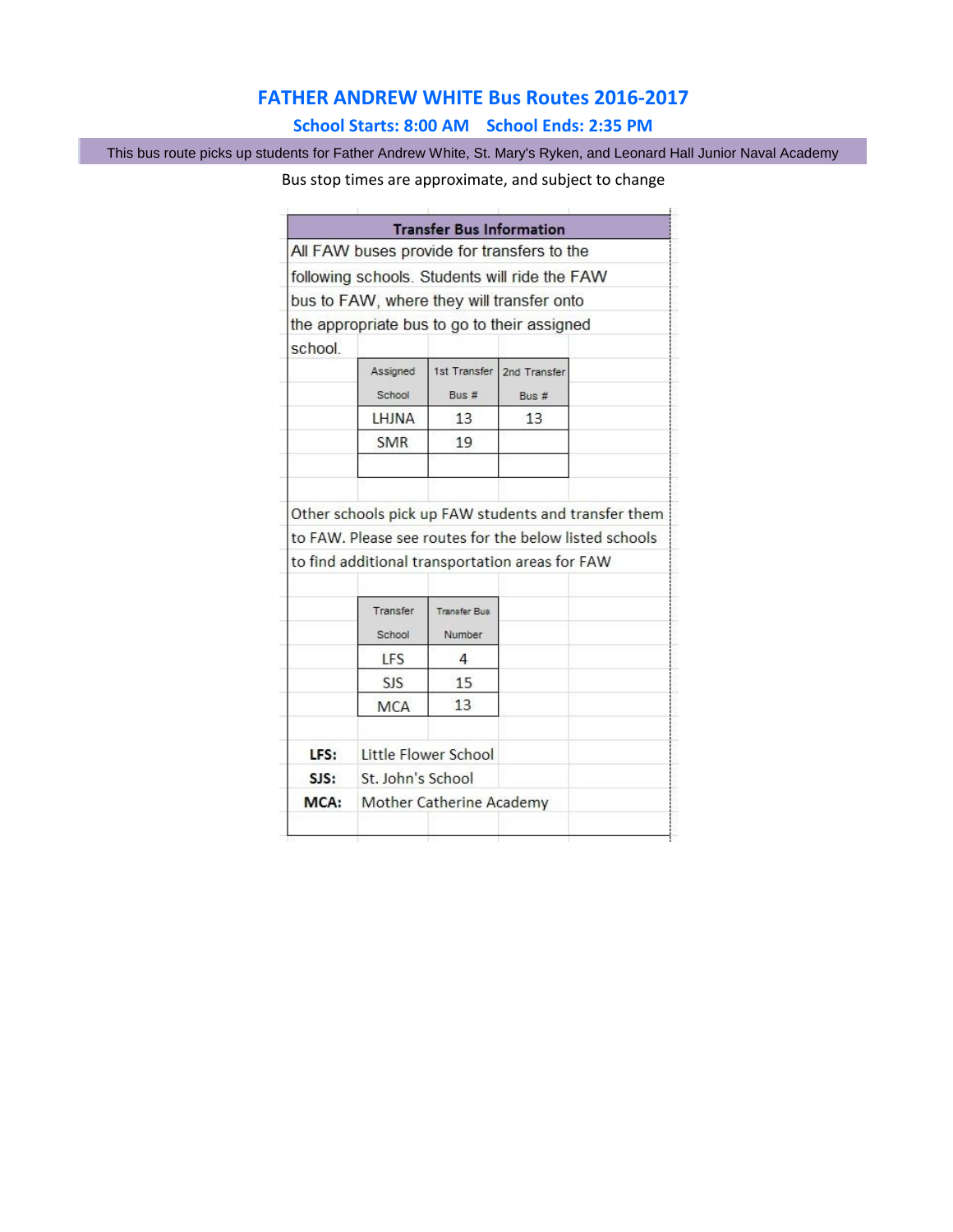| Bus $# $ | <b>Bus Stop Address</b>                           |         | <b>AM Time   PM Time</b> |
|----------|---------------------------------------------------|---------|--------------------------|
| 19       | <b>HERITAGE DR / HUNTING CT</b>                   | 6:56    | 3:43                     |
| 19       | MEDLEYS NECK RD / BLOOMSBURY LN                   | 7:01    | 3:33                     |
| 19       | WHITE POINT RD / WHITE POINT BEACH RD             | 7:07    | 3:30                     |
| 19       | LARKSPUR DR / BIRD HAVEN DR                       | 7:10    | 3:20                     |
| 19       | BIRD HAVEN DR / ROSEBAY ST                        | 7:11    | 3:21                     |
| 19       | BIRD HAVEN DR / LARKSPUR CT                       | 7:12    | 3:21                     |
| 19       | 42189 MEDLEYS NECK RD                             | 7:13    | 3:19                     |
| 19       | 42075 MEDLEY'S NECK RD                            | 7:14    | 3:17                     |
| 19       | MARIGOLD ST / STARLIGHT DR                        | 7:15    | 3:23                     |
| 19       | 41023 CRYER CT                                    | 7:19    | 3:09                     |
| 19       | 41709 BRETON BEACH ROAD                           | 7:21    | 3:14                     |
| 19       | MEDLEYS NECK RD / BRETON BAY FARM RD              | 7:27    | 3:03                     |
| 19       | 22147 HANOVER WOODS CT                            | 7:30    | 3:01                     |
| 19       | <b>HANOVER DR / BARN CT</b>                       | 7:32    | 3:00                     |
| 19       | ROSEHILL DR / DOMITILLA CT                        | 7:40    | 2:52                     |
| 19       | SWANS COURT/ MEDLEY'S NECK RD                     | PM only | 3:25                     |
| 19       | 40736 BRETON BEACH RD                             | PM only | 3:11                     |
| Bus #    | <b>Bus Stop Address</b>                           |         | <b>AM Time   PM Time</b> |
| 24       | MATTINGLY RD / VAN WARD RD                        | 6:10    | AM only                  |
| 24       | 20639 GOLDEN THOMPSON RD                          | 6:15    | 4:10                     |
| 24       | ABELLS RD / GERARDS COVE RD                       | 6:22    | AM only                  |
| 24       | 21560 COLTON POINT RD                             | 6:26    | 4:06                     |
| 24       | 39200 HODGES RD                                   | 6:30    | 4:00                     |
| 24       | <b>COLTON POINT RD / HURRY RD</b>                 | 6:36    | AM only                  |
| 24       | 25335 HURRY RD                                    | 6:46    | 3:50                     |
| 24       | <b>BUDDS CREEK RD / WOODMARK WAY</b>              | 6:48    | AM only                  |
| 24       | MITCHELL DR / BUDDS CREEK RD                      | 6:52    | 3:39                     |
| 24       | <b>MOAKLEY ST / SINGLETREE DR</b>                 | 6:57    | 3:30                     |
| 24       | 41655 DOCTORS CROSSING WAY                        | 6:59    | 3:28                     |
| 24       | MISS BESSIE DR / JENIFER CT                       | PM Only | 3:30                     |
| 24       | PENSIVE ST/N MONTAGUE ST                          | 7:04    | 3:21                     |
| 24       | <b>WATERVALE DR / PENSIVE ST</b>                  | 7:05    | 3:15                     |
| 24       | NORTH MONTAGUE ST / SOUTH MONTAGUE ST             | 7:05    | 3:15                     |
| 24       | PENSIVE ST / MONTAGUE DR                          | 7:05    | 3:15                     |
| 24       | POOL & GAZEBO / LEONARDS GRANT                    | 7:05    | 3:15                     |
| 24       | <b>COVENTRY DR / HOLIDAY CT</b>                   | 7:07    | 3:19                     |
| 24       | NORTH MOTNAGUE DR / PENSIVE ST                    | 7:10    | 3:23                     |
| 24       | ST ANDREWS CHURCH RD / WHEATLEY'S CONTENT FARM LN | 7:25    | 3:05                     |
| 24       | 24241 COLTON POINT RD                             | PM Only | 3:40                     |
| 24       | <b>WASHINGTON ST / CAMALIER ST</b>                | PM Only | 3:10                     |